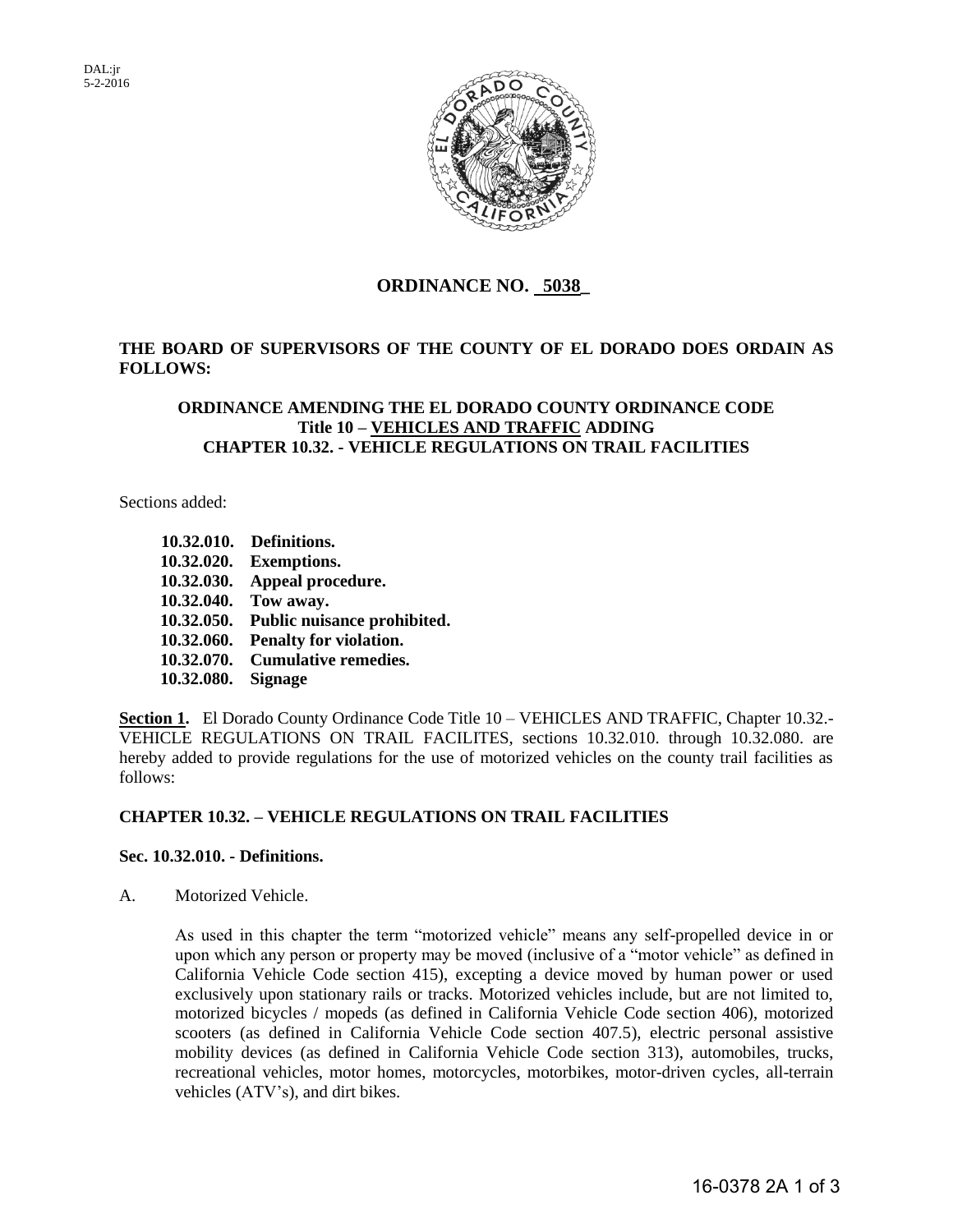B. Electric Bicycle (E-bike).

As used in this chapter the term "electric bicycle (e-bike) means a bicycle equipped with fully operable pedals and an electric motor of less than 750 watts as defined in California Vehicle Code section 312.5

C. Trail Facility.

As used in this chapter, the term "trail facility" or "trail facilities" means any Class I trail, natural trail, or horseback riding trail owned, maintained, and/or operated by El Dorado County. For purposes of this chapter, "trail facility" shall also include that portion of the Sacramento Placerville Transportation Corridor (SPTC) that is located within El Dorado County.

#### **Sec. 10.32.020. – Prohibited Conduct.**

 No person shall operate or cause to be operated a motorized vehicle within the boundaries of a trail facility.

#### **Sec. 10.32.030. - Exemptions.**

This chapter does not apply to the following:

- A. Authorized construction or maintenance activities approved by El Dorado County.
- B. Authorized emergency vehicles.
- C. Motorized quadricycles, motorized tricycles, and electric wheelchairs as defined in California Vehicle Code section 407 and/or the Americans with Disabilities Act ("ADA"), which are utilized by a person who by reason of physical disability is otherwise unable to move about as a pedestrian or by a senior citizen as defined in California Vehicle Code section 13000.
- D. Electric bicycles class 1 and 2 (Vehicle Code section 312.5).
- E. Motorized vehicles owned or leased by the County, or other governmental body or agency, and operated by an employee of the County, or other governmental body or agency, who is acting within the scope of employment.
- F. Motorized vehicles operated by or under contract with a utility, whether privately or publicly owned.

#### **Sec. 10.32.040. - Tow away.**

 Any vehicle parked or abandoned upon any non-motorized trail will be towed at the owner's expense.

## **Sec. 10.32.050. - Public nuisance prohibited.**

Nothing in this chapter shall be interpreted to authorize the maintenance of a public nuisance.

#### **Sec. 10.32.060. - Penalty for violation.**

 Any person violating the provisions of this chapter is guilty of an infraction and shall be punishable by (1) a fine not exceeding twenty five dollars for a first violation; (2) a fine not exceeding